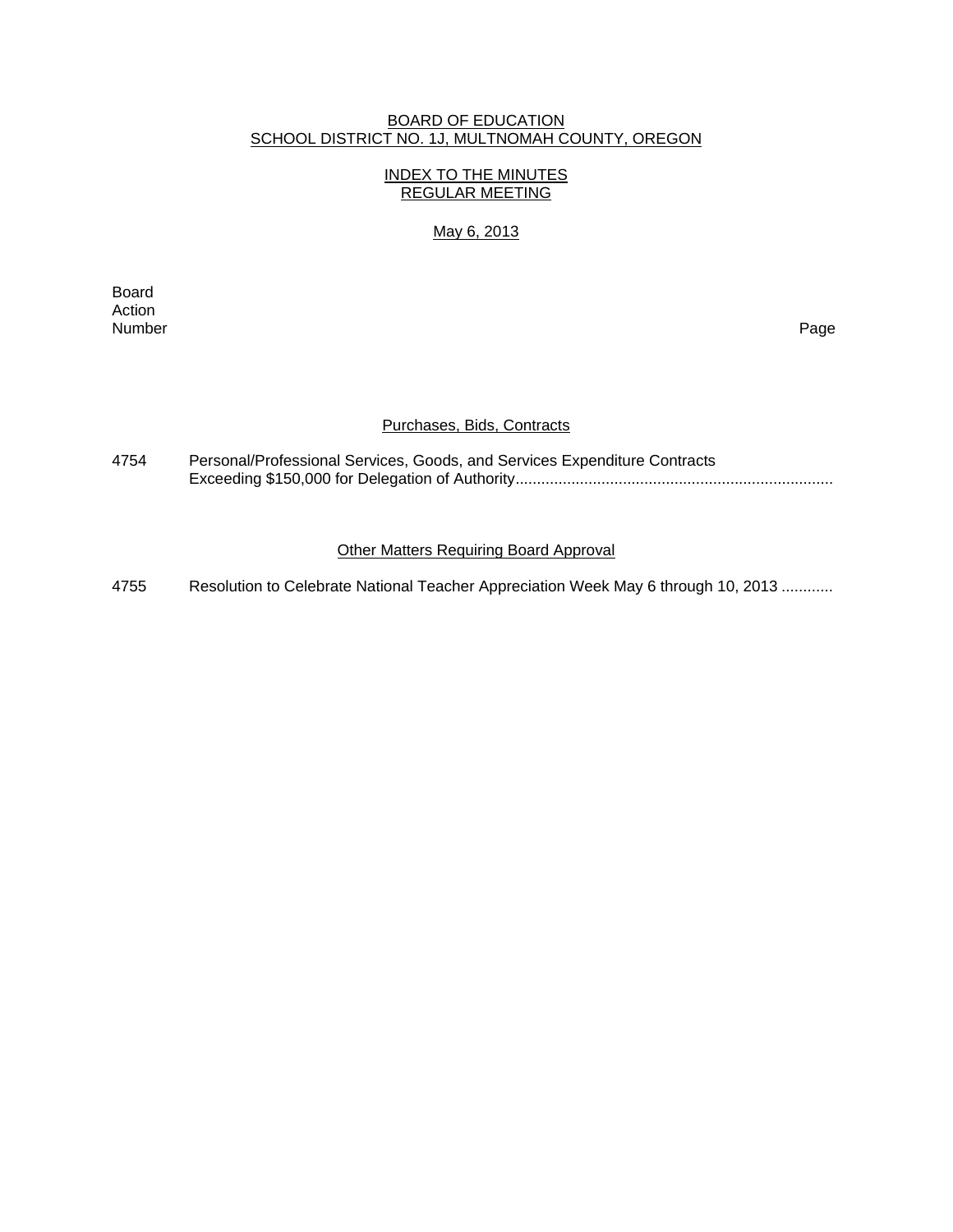#### OFFICE OF THE BOARD OF EDUCATION SCHOOL DISTRICT NO. 1J, MULTNOMAH COUNTY, OREGON BLANCHARD EDUCATION SERVICE CENTER PORTLAND, OREGON

A Study Session of the Board of Education came to order at 6:00pm at the call of Co-Chair Greg Belisle in the Board Auditorium of the Blanchard Education Service Center, 501 N. Dixon St, Portland, Oregon.

There were present: Pam Knowles

Ruth Adkins Bobbie Regan Trudy Sargent Martin Gonzalez, Co-Chair Matt Morton Greg Belisle, Co-Chair

Alexia Garcia, Student Representative

**Staff**  Carole Smith, Superintendent Caren Huson-Quiniones, Board Senior Specialist

### **STUDENT PRESENTATION: GREENING SCHOOLS**

Students from Winterhaven's  $5<sup>th</sup>$  grade spoke on the importance of sustainability.

#### **PUBLIC COMMENT**

John Eisemann, Debra Zavala, Polly Kreisberg, Monique McClean and Lisa Zuniga requested a full high school schedule.

Keith Schreiner spoke in support of the Richmond Japanese Immersion Program.

Inger McDowell, Hashim Fai and Mary Li stated that they support the Superintendent's proposed budget.

Susannah Pacheco, Alice Perry, Kim Luzar, Kathy Wai, and Tony Pham thanked the Superintendent for including equity in the proposed budget.

#### **TEACHER APPRECIATION WEEK**

The Board acknowledged teachers in celebration of National Teachers Appreciation Week, May 6-10, 2013. .

#### **WILSON CLUSTER PRESENTATION**

Anny Tabshey, Maplewood Principal, shared a PowerPoint and stated that Maplewood had a diverse neighborhood and that many families walk and bike to school. They have 320 students in a K-5. The school library is the heart of Maplewood.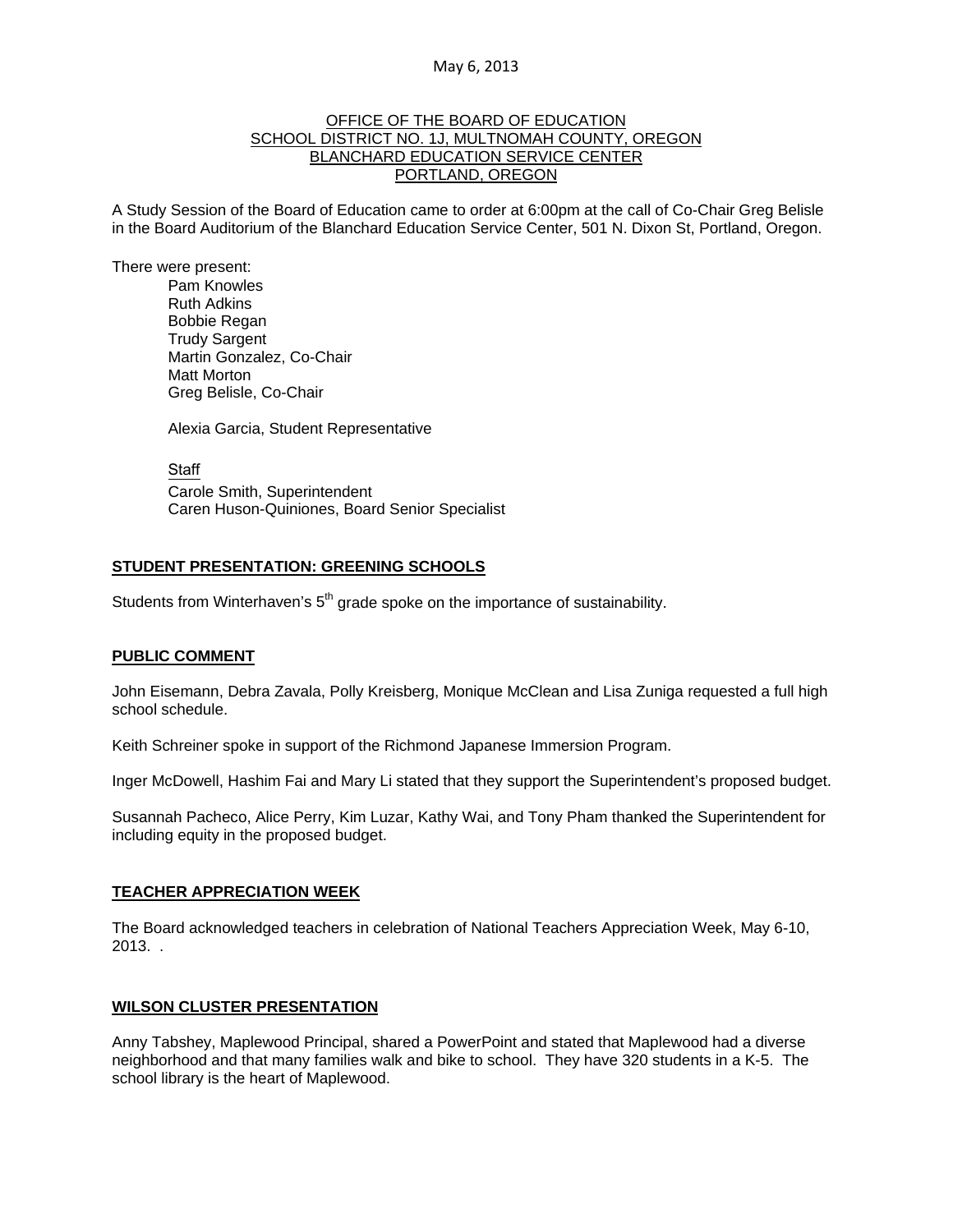Principal Beth Madison, Robert Gray, commented that they have 425 students. Their schools has amazing participation in the arts, with a drama department run by parents.

John Ferraro, Jackson Principal, stated that they have 535 students and are always fighting to retain their SUN Program. They have an Artful Learning Program and academic support classes.

Brian Chatard, Wilson Principal, reported that the students at Wilson were amazing. Their strengths include an art department, lifeskills program, and computer science. 700 AP exams were signed up for, and a large percentage of students participate in athletics. They have 40 active clubs, and there was no better campus than Wilson. Wilson had a 7% jump in graduation rates last year, and also a 10% increase from the lowest performing group from the previous year.

Co-Chair Belisle noted that Markham seemed to have a drop in  $3<sup>rd</sup>$  grade reading and question why. Principal Shawn Garnett responded that it was due to a change in scoring. It also had to do with an ESL population of 20%.

Director Regan requested that a thorough analysis be performed next year on open enrollment as Lake Oswego and Riverdale both advertise for Wilson students.

Director Regan asked, in terms of kids moving into Stephens Creek Crossing, what school would they be in prior to moving into the neighborhood. Staff responded that several were moving to East County. Home Forward will have an accurate count by August 2013, but we do not know where the students will be coming from; it could be the entire Metro area.

At 8:10pm, the Board took a five minute break.

#### **2013-2014 BUDGET DISCUSSION**

Superintendent Smith provided a history of her initial budget proposal. Since that time, she has heard two constant themes: equity and high school staffing. She was now returning with a revised proposed budget.

Student Representative Garcia asked if the latest budget proposal includes seven real high school classes and an 8<sup>th</sup> period potential study hall. Superintendent Smith responded yes.

Director Regan questioned if the additional campus monitors will actually be campus monitors and not study hall supervisors. Sue Ann Higgens, Chief Academic Officer, responded that it was up to principals to determine if a campus monitor would cover study hall; they are not restricted from doing that.

Director Regan asked when the Board would hear back on convening the High School Committee. Superintendent Smith responded that the Board would hear more next year.

Director Knowles commented that we need to make sure we have a full day schedule for all students.

## **CAPITAL ASSET RENEWAL POLICY DISCUSSION**

Tony Magliano, Deputy Chief Operating Officer, reported that the proposed amended policy would provide clarifying language.

#### **ADJOURN**

Co-Chair Belisle adjourned the meeting at 10:08pm.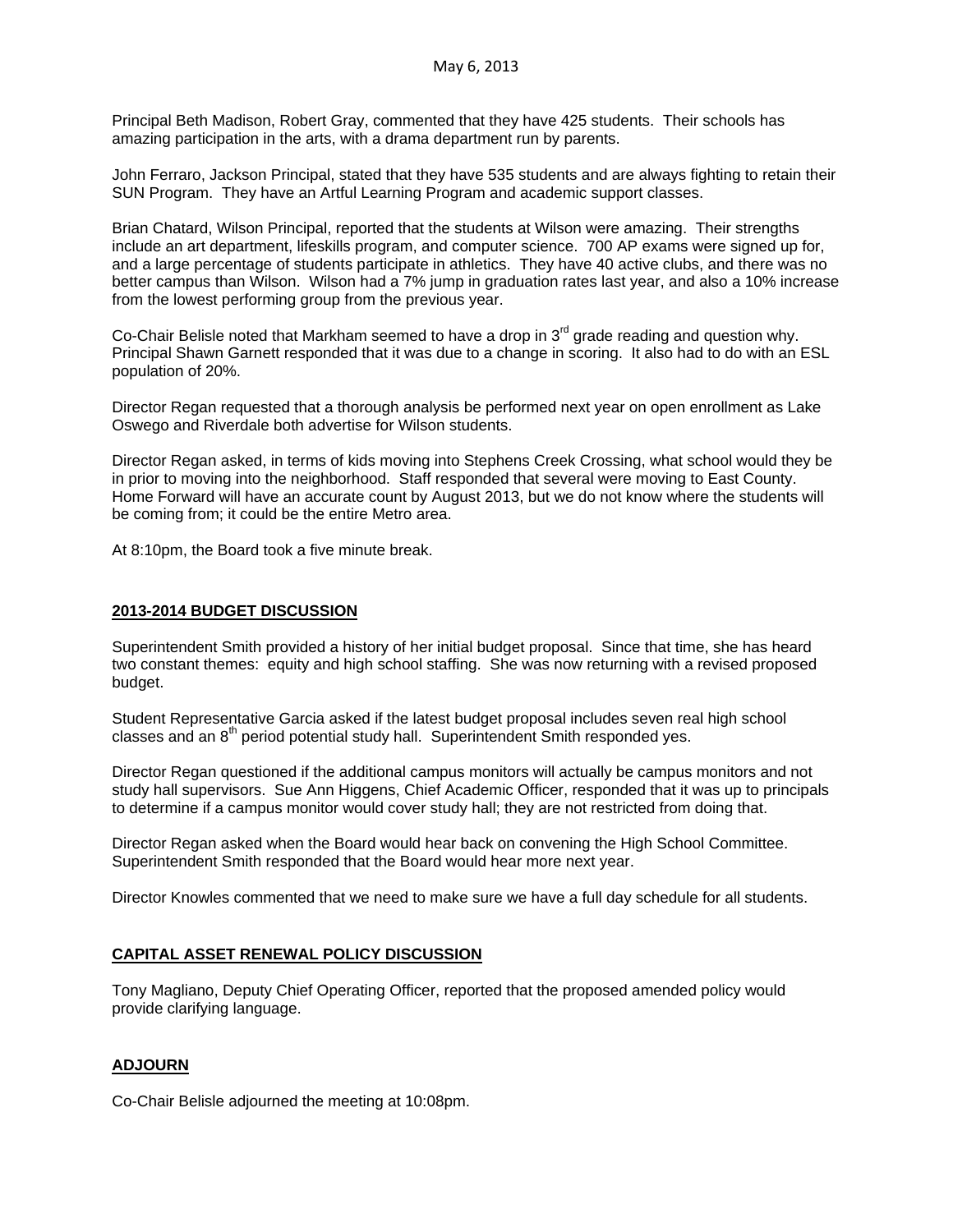## Purchases, Bids, Contracts

The Superintendent RECOMMENDED adoption of the following item:

Number 4754

Director Knowles moved and Director Morton seconded the motion to adopt the above numbered item. The motion was put to a voice vote and passed unanimously (vote: 7-yes, 0-no; with Student Representative Garcia voting yes, unofficial.)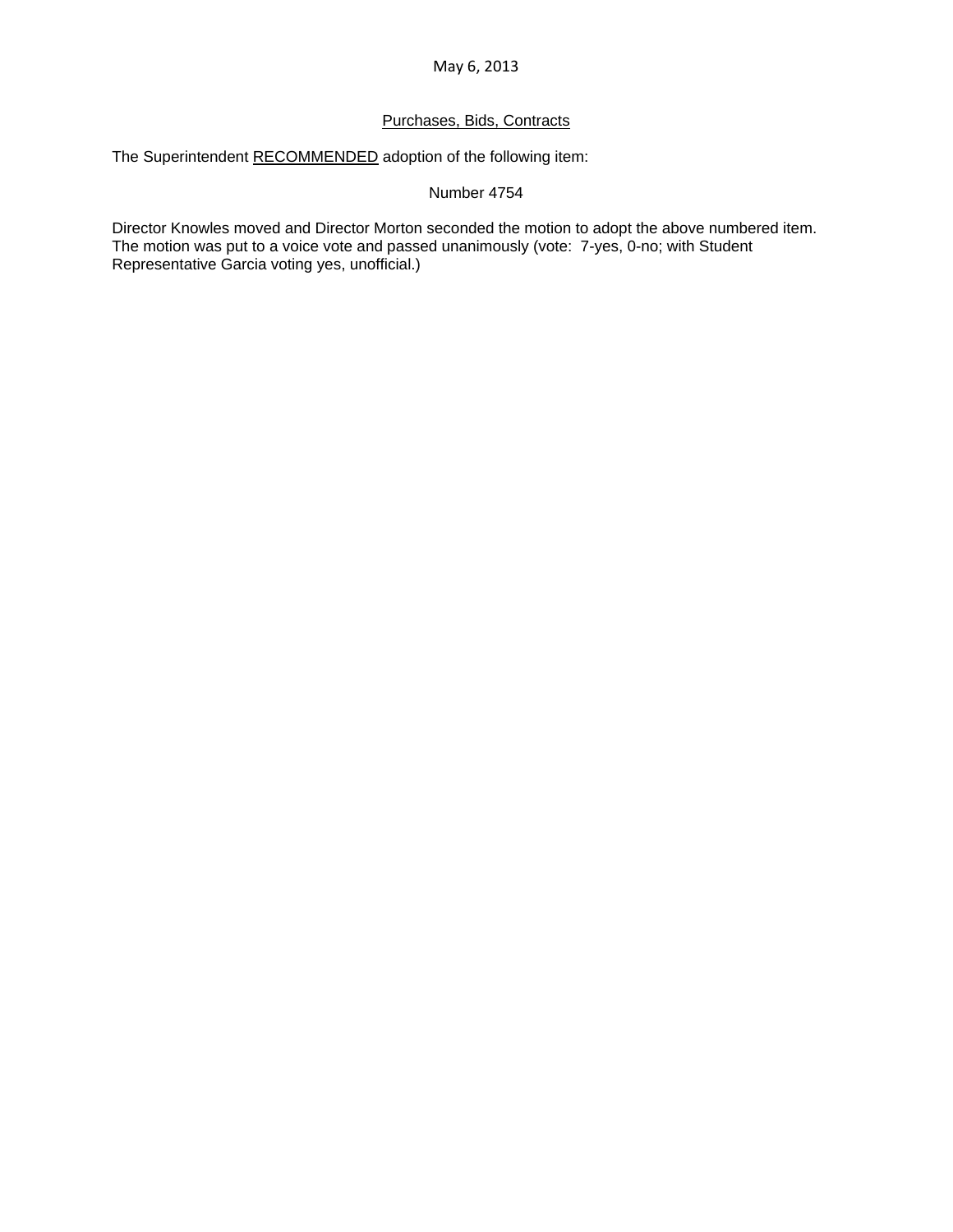#### **RESOLUTION No. 4754**

### Personal / Professional Services, Goods, and Services Expenditure Contracts Exceeding \$150,000 for Delegation of Authority

### **RECITAL**

Portland Public Schools ("District") Public Contracting Rules PPS-45-0200 ("Authority to Approve District Contracts; Delegation of Authority to Superintendent") requires the Board of Education ("Board") enter into contracts and approve payment for products, materials, supplies, capital outlay, equipment, and services whenever the total amount exceeds \$150,000 per contract, excepting settlement or real property agreements. Contracts meeting this criterion are listed below.

### **RESOLUTION**

The Superintendent recommends that the Board approve these contracts. The Board accepts this recommendation and by this resolution authorizes the Deputy Clerk to enter into agreements in a form approved by General Counsel for the District.

| Contractor                            | <b>Contract Term</b>            | <b>Contract Type</b>                | <b>Description of Services</b>                                                                                      | Contract<br>Amount | Responsible<br>Administrator,<br><b>Funding Source</b>                                |
|---------------------------------------|---------------------------------|-------------------------------------|---------------------------------------------------------------------------------------------------------------------|--------------------|---------------------------------------------------------------------------------------|
| <b>P&amp;C Construction</b><br>Co.    | 05/07/13<br>through<br>12/30/14 | Construction<br>C <sub>59</sub> xxx | Wilson HS: Reroofing and<br>Accessibility construction<br>services, ITB:2013-1603<br>See Staff Report               | \$4,150,000        | J. Owens<br><b>Fund 451</b><br>Dept. 3126<br>Project DC105 &<br>DC405                 |
| JWC, LLC                              | 05/0713<br>through<br>12/30/13  | Construction<br>$C59$ xx            | Laurelhurst: Reroof and<br>Science Sinks construction<br>services, ITB: 2013-1606<br>See Staff Report               | \$1,220,589        | J. Owens<br><b>Fund 451</b><br>Dept. 1265<br>Project DB105 &<br><b>DC105</b>          |
| 2KG Contractors,<br>Inc.              | 05/07/13<br>through<br>12/30/13 | Construction<br>$C59$ $xxx$         | Bridlemile and Lewis: Reroof<br>construction services.<br>ITB:2013-1646<br>See Staff Report                         | \$1,970,000        | J. Owens<br><b>Fund 451</b><br>Dept. 1142 & 1267<br>Project DC105                     |
| <b>Benchmark</b><br>Contracting, Inc. | 05/07/13<br>through<br>12/30/13 | Construction<br>$C59$ $xxx$         | Grant HS: Artificial turf and<br>track installations<br>construction services.<br>ITB:2013-1626<br>See Staff Report | \$1,695,600        | T. Magliano<br>Fund 438 & 405<br>Dept. 5597 & 5511<br>Project F0722, F0135<br>& C0620 |

### **NEW CONTRACTS**

# **NEW INTERGOVERNMENTAL AGREEMENTS ("IGAs")**

No New IGAs

## **AMENDMENTS TO EXISTING CONTRACTS**

No New Amendments

*N. Sullivan*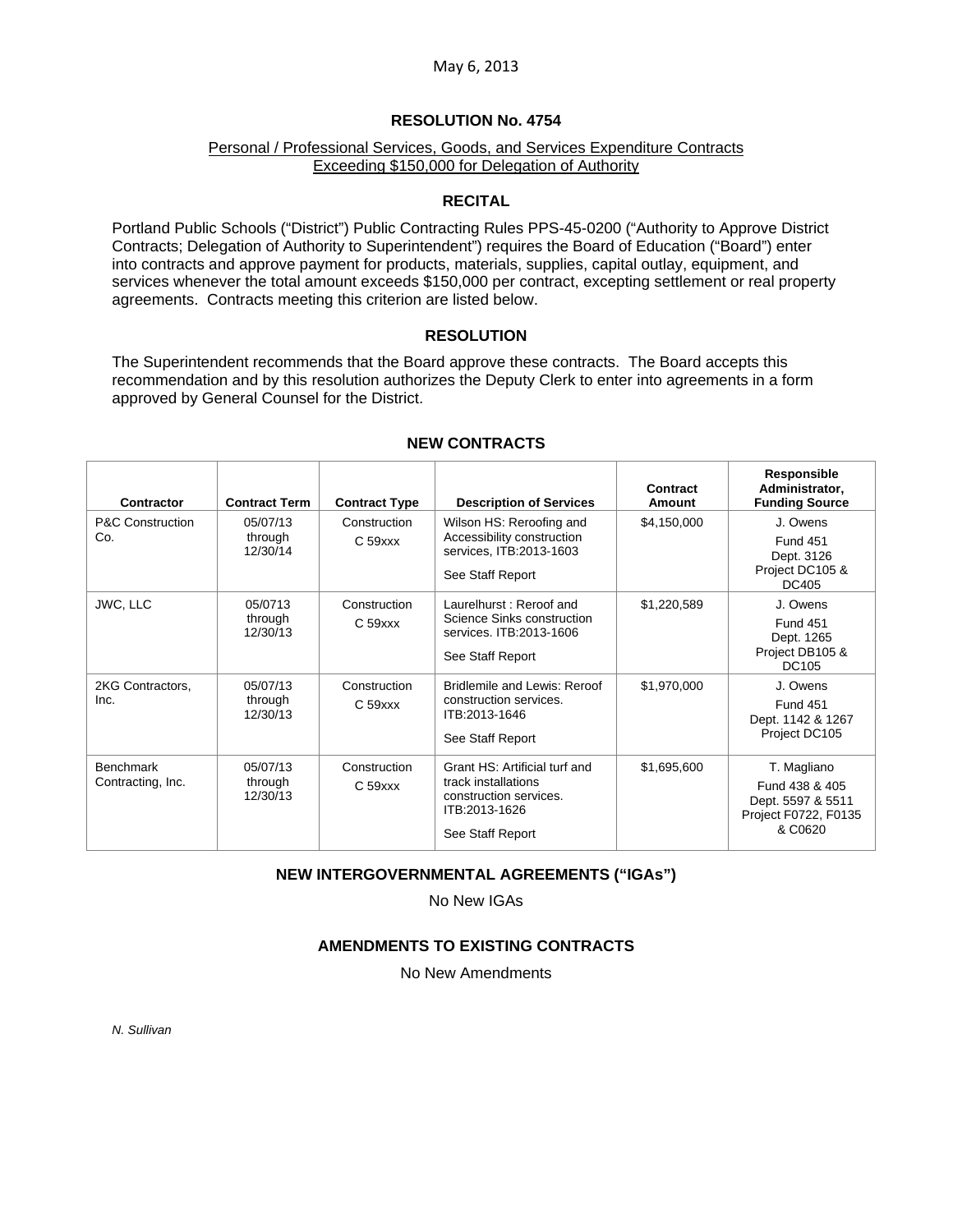## Other Matters Requiring Board Approval

The Superintendent RECOMMENDED adoption of the following item:

#### Number 4755

During the Committee of the Whole, Director Gonzalez moved and Director Sargent seconded the motion to adopt the above numbered item. The motion was put to a voice vote and passed unanimously (vote: 7-yes, 0-no; with Student Representative Garcia voting yes, unofficial.)